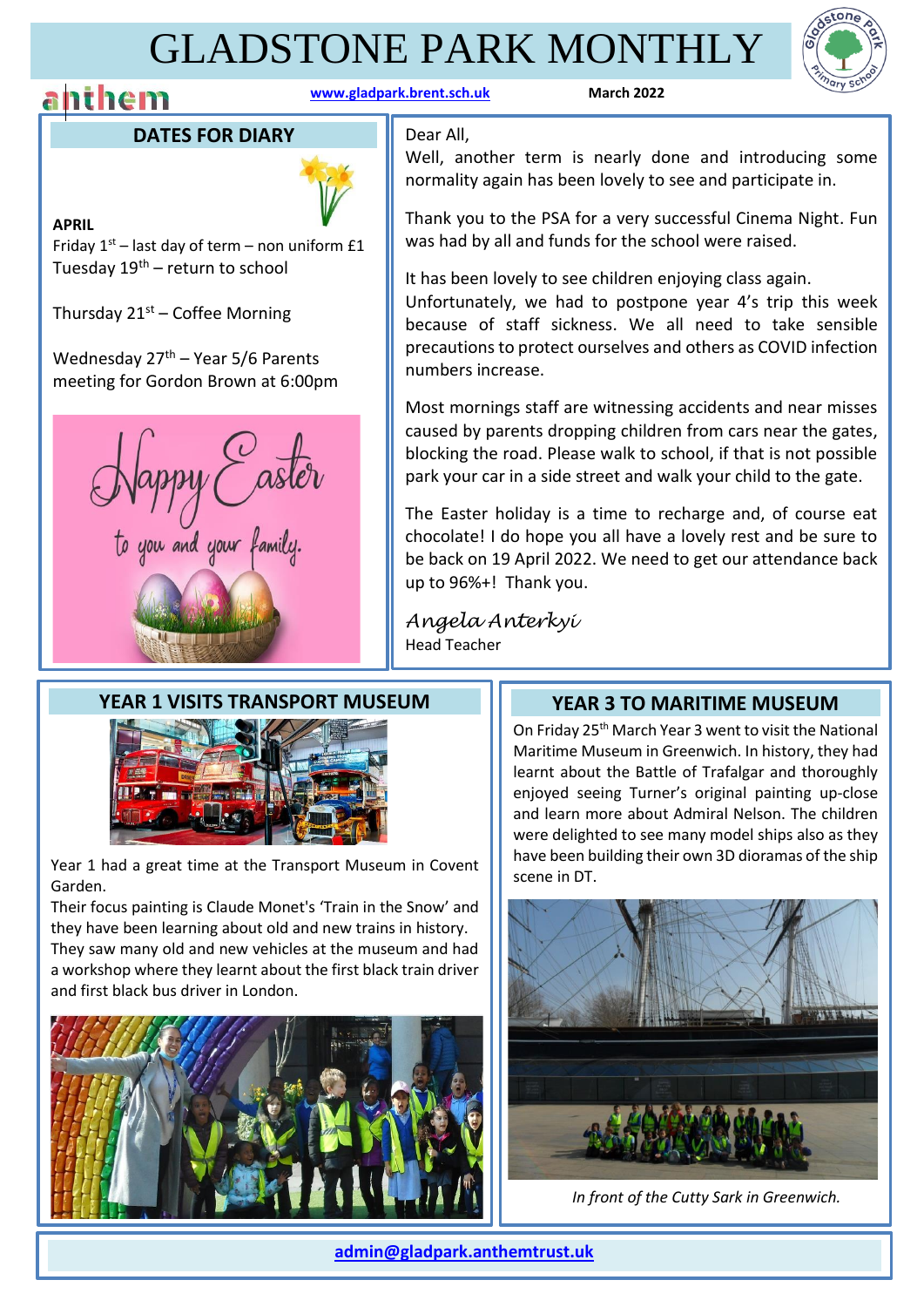### **BOOK DAY FUN**

Book day gave children and staff a great chance to dress up as their favourite fairy tales character and share their favourite books.

During the day the bell rang, and *everyone* stopped what they were doing and read.









#### **YEAR 2 MATHS DAY**

On the 25<sup>th</sup> of March year 2 had a great time on Maths Day.

There were treasure hunts, puzzles, and maths challenges. Lots of fun was had by all.

The children enjoyed talking about their numbers and consolidating their number bonds knowledge.



Ī





I



#### **RED CROSS UKRAINE APPEAL**

The humanitarian situation is increasingly dire and desperate. **Millions of people have no safe place to call home.** More than 2.5 million have already left Ukraine, while countless more are still trapped underground, taking cover from the shelling, and desperate for a safe escape.

Hundreds of thousands of people still have no food, no water, no medical care, and no heat or electricity. Red Cross teams have been working around the clock to get critical care to those who need it most, both in Ukraine and its bordering countries. But with recent freezing temperatures, and ongoing violence, **an enormous number of people urgently need help right now. Please donate if you can.**

**Go to :** [Ukraine Crisis Appeal | British Red Cross](https://donate.redcross.org.uk/appeal/ukraine-crisis-appeal)